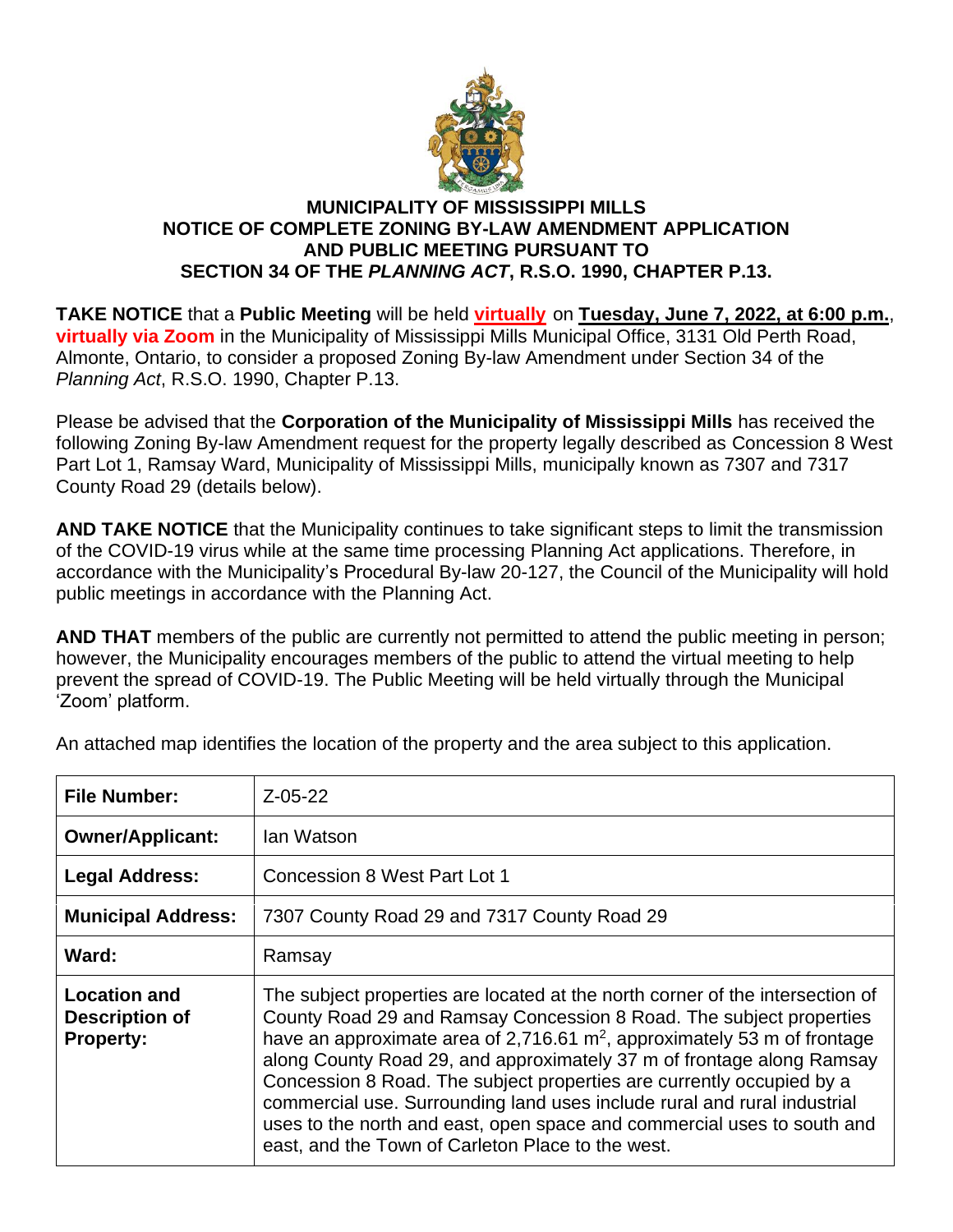| <b>Purpose And Intent</b> | The purpose and effect of the Zoning By-law Amendment is to rezone the |
|---------------------------|------------------------------------------------------------------------|
| of The Zoning By-         | subject properties from Rural Commercial Zone (C5) to Rural Commercial |
| <b>Law Amendment:</b>     | Special Exception Zone (C5-XX) to add Automotive Sales Establishment   |
|                           | as an additional permitted use.                                        |

**IF YOU WISH TO MAKE AN ORAL SUBMISSION** before Council, please send an email to [jren@mississippimills.ca](mailto:jren@mississippimills.ca) with the subject line "**Z-05-22 Registered Speaker Request**". The Municipality will make arrangements for you to actively participate in the meeting. The maximum allotted time per delegation will be 5 minutes.

**IF YOU WISH TO VIEW THE ONLINE MEETING,** please follow this link to the Municipality's web page: [https://events.mississippimills.ca/council.](https://events.mississippimills.ca/council) When the meeting is live, this link will give you viewing privileges only, there will be no opportunity to speak via this link.

**IF YOU WISH TO BE NOTIFIED** of the decision of the Municipality of Mississippi Mills on the proposed zoning by-law amendment, **you must make a written request to 3131 Old Perth Road, R.R. #2, P.O. Box 400, Almonte, Ontario, K0A 1A0 or by email to [jren@mississippimills.ca.](mailto:jren@mississippimills.ca)**

**IF A PERSON OR PUBLIC BODY** would otherwise have an ability to appeal the decision of the Municipality of Mississippi Mills to the Ontario Land Tribunal but the person or public body does not make oral submissions at the virtual public meeting or make written submissions to Municipality of Mississippi Mills before the by-law is passed, the person or public body is not entitled to appeal the decision.

**IF A PERSON OR PUBLIC BODY** does not provide written submissions or participate in the hearing, the Council may proceed in your absence, and you will not be entitled to any further notice of the proceedings. It is the practice of the Council, after hearing all evidence, to make a decision in public to approve, deny or defer a provisional consent. Persons taking part in the virtual public meeting and wishing a copy of the decision must make a written request to the undersigned.

**AFTER A DECISION** has been made by Council, persons wishing to formally register an objection must, regardless of any previous submissions, file with the Clerk a Notice of Appeal accompanied with the Board's fee to the Ontario Land Tribunal setting out the objection and the reasons in support of the objection.

**ADDITIONAL INFORMATION** relating to the proposed Zoning By-law Amendment or information for registering and submitting comments are available by contacting:

Jeffrey Ren, Planner Municipality of Mississippi Mills 3131 Old Perth Rd. P.O. Box 400 Almonte, ON K0A 1A0 613-256-2064 ext. 206 [jren@mississippimills.ca](mailto:jren@mississippimills.ca)